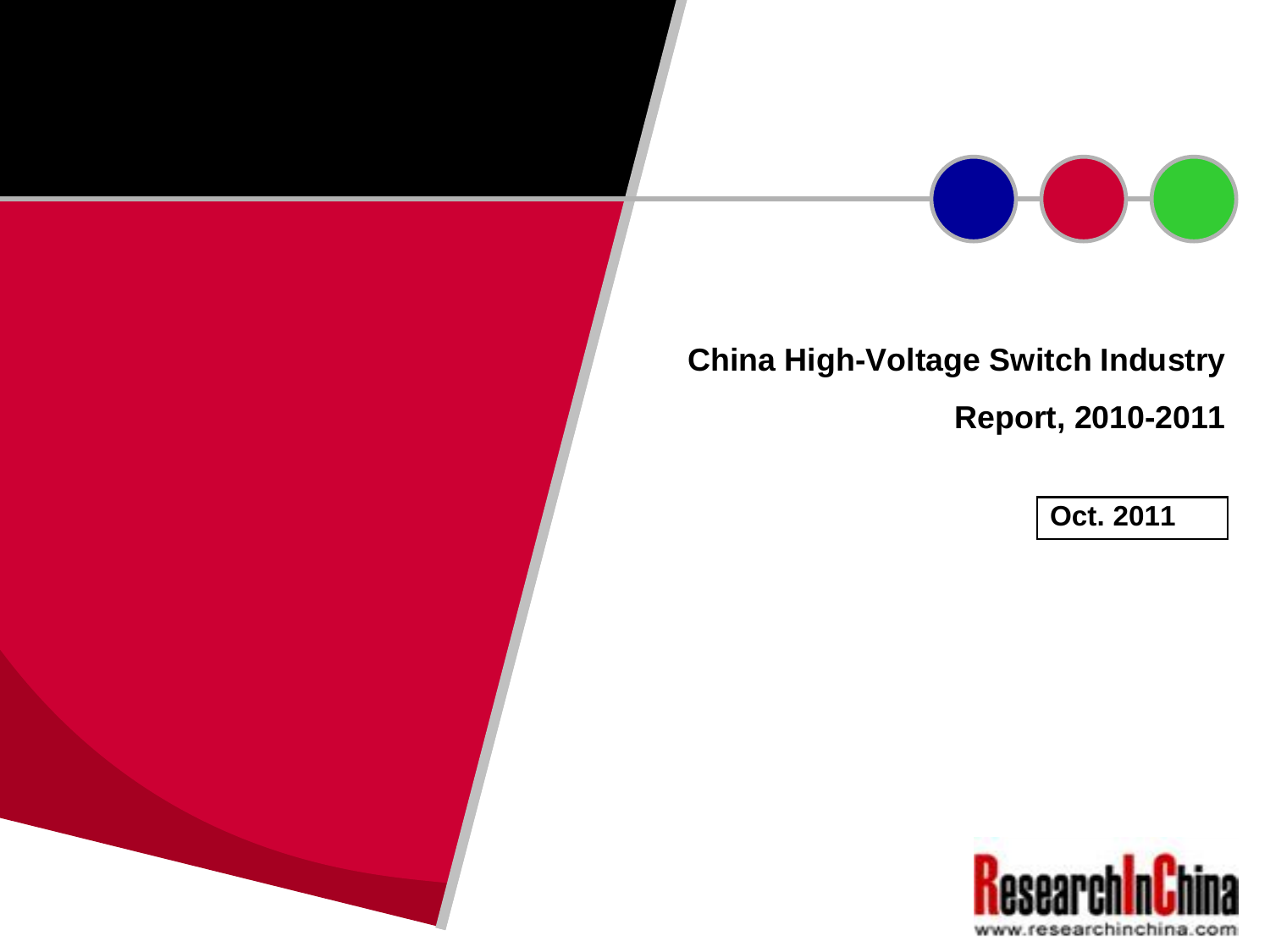# esearch n

The Vertical Portal for China Business Intelligence

### *This report*

- **Analyzes the development of China high voltage switch industry.**
- **Focuses on high voltage switch products and competition in the industry .**
- **Highlights the operation of high voltage switch manufacturers.**

**Related Products**

Global and China RF Coaxial Cable Industry Report, 2010-2013

China Electric Vehicle Charging Station Market Report, 2010

China Automotive Windshield Wiper Industry Report, 2010

China Car Navigation Industry Report, 2010

Global and China Automotive Aluminum Wheel Industry Report, 2010-2011

China Electric Bicycle Industry Report, 2010-2011

Please visit our website to order this report and find more information about other titles at **www.researchinchina.com**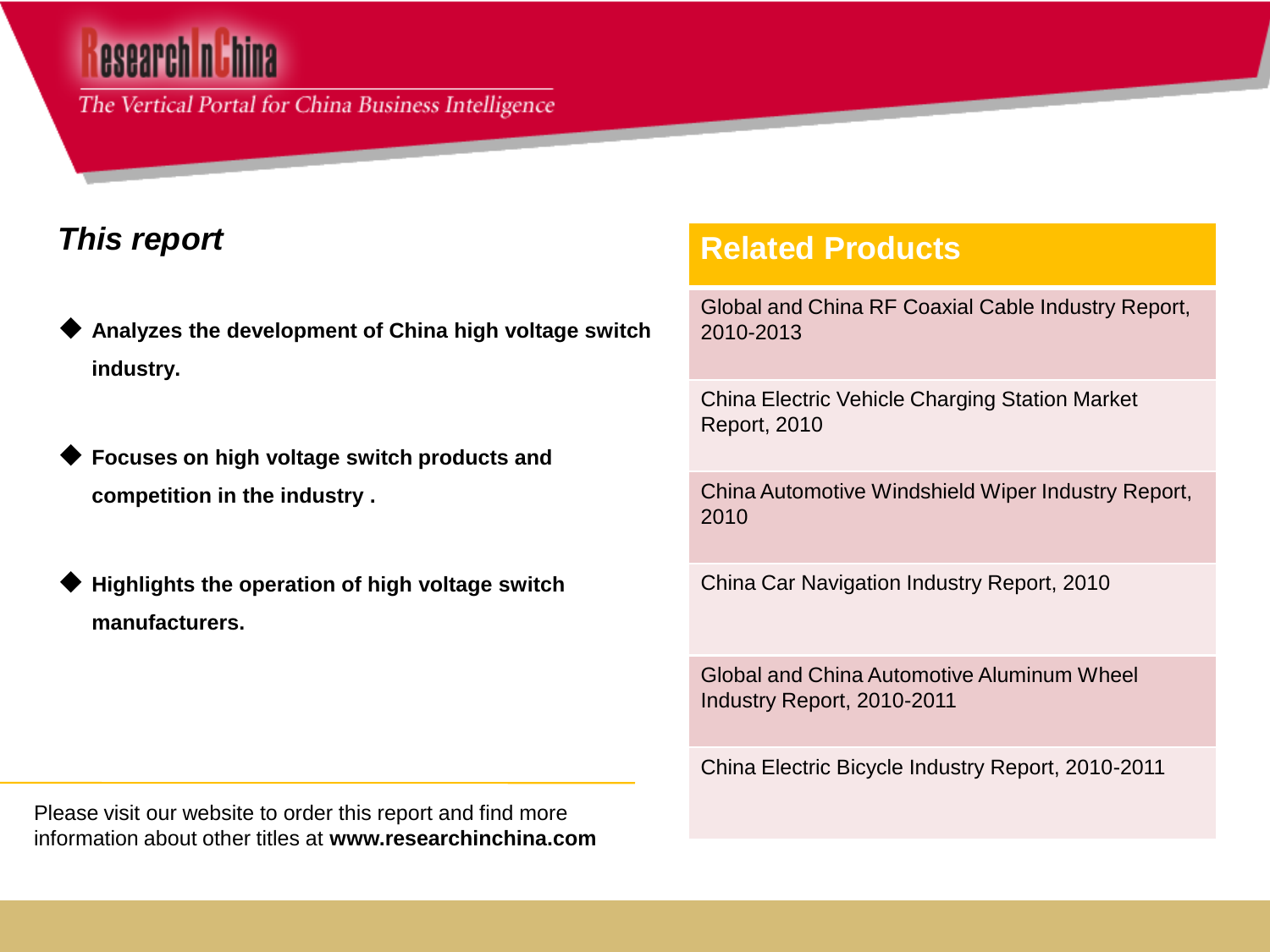## esearch n**ithina**

The Vertical Portal for China Business Intelligence

### **Abstract**

With China's accelerating construction of power grid in recent years, the high-voltage switch industry has realized buoyant development, especially in the field of 126KV-above high-voltage switch apparatuses, where the number of manufacturers has swelled from 5 to more than 40.

Among 126KV-above high-voltage switch apparatuses, 500KV, 750KV and 1,000KV have been the highlights in recent years. As of H1 2011, China had made breakthrough in key technologies such as 500KV single-break SF6 breaker equipment, super-power operation mechanism and 1,000KV disconnecting switch based on the technologies of 500KV and 750KV. Meanwhile, the switchgear equipment for three transformer substations of China's first AC 1,000KV test demonstration project (Southeast Shanxi-Nanyang-Jingmen UHV line) developed by three switch heavyweights (China XD, New Northeast Electric (Shenyang) High Voltage Switchgear Co., Ltd., and Henan Pinggao Electric Co., Ltd.) have run smoothly for two years.

The report analyzes the development, demand & supply, technology of the high-voltage switch industry in China in recent years, and focuses on the following three market segments: circuit breaker (CB), gas insulated switchgear (GIS), disconnecting switch & earthing switch (DS&ES)

1. CB

With the popularity of oil-free switchgears in recent years, highvoltage CB products such as SF6 CB and vacuum circuit breaker (VCB) have won acclaims in the market. In particular, SF6 CB equipment is classified as the leading high-voltage and EHV and UHV product system in China, while VCB concentrates on the voltage of 40.5KV or below.

2. GIS

Alongside with increasingly mature GIS technology in China in the past decade, several GIS production bases have emerged in Xi'an, Shenyang and Pingdingshan, with representative enterprises including China XD, Henan Pinggao Electric Co., Ltd., and New Northeast Electric (Shenyang) High Voltage Switchgear Co., Ltd. In addition, international businesses like ABB, Siemens and Areva have thrust into the Chinese GIS market by merit of advanced technologies.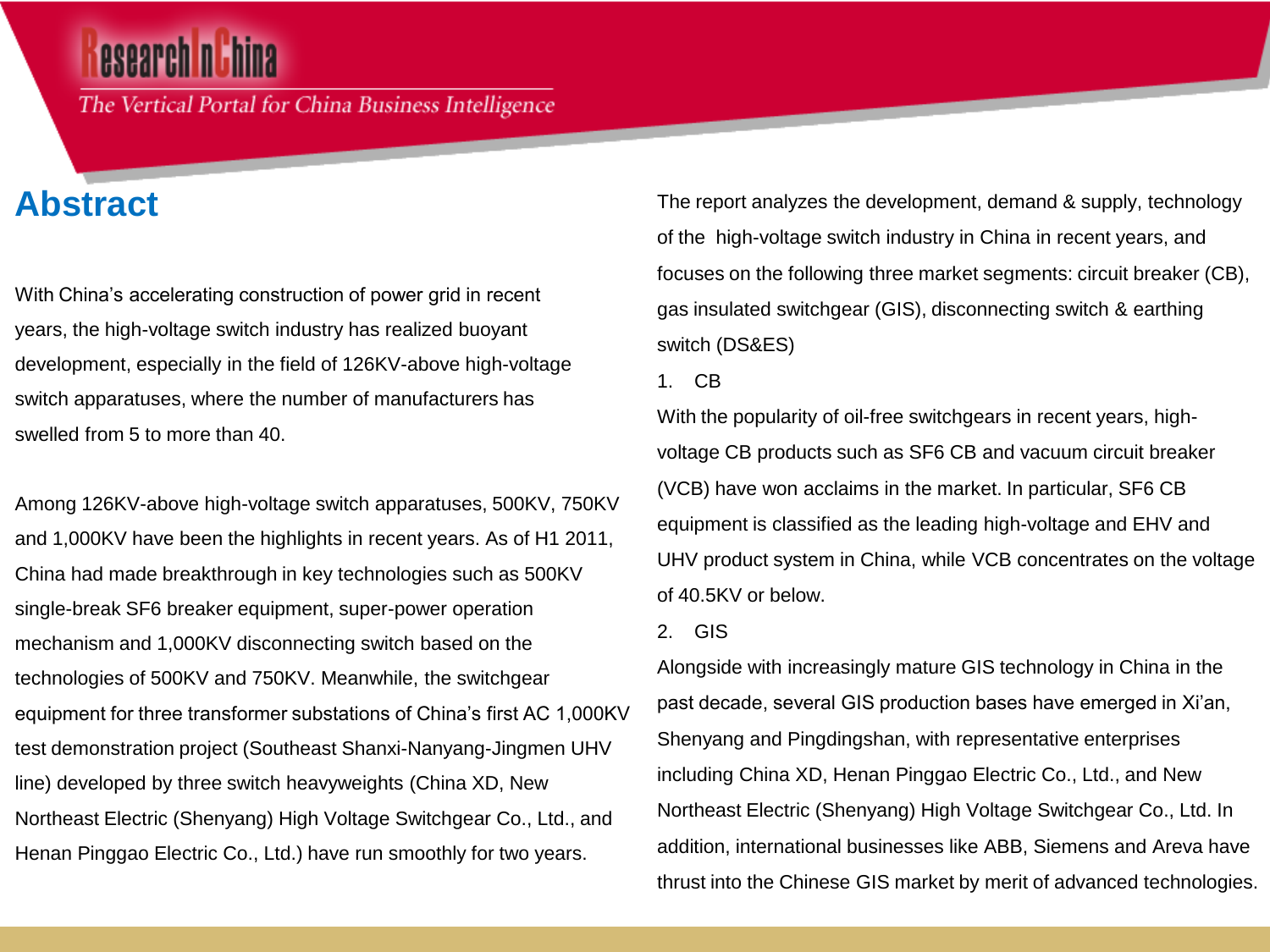The Vertical Portal for China Business Intelligence

#### **3. DS&ES**

DS&ES is a kind of power transmission and transformation equipment that used more common, generally 2-3 times of high-voltage CB, in power supply system. Driven by the construction of UHV AC/DC power grid in recent years, DS&ES have been leapfrogging towards high voltage, EHV and even UHV, with representative enterprises including Hunan Changgao High Voltage Switchgear Group Co., Ltd., China XD, Henan Pinggao Electric Co., Ltd., and New Northeast Electric (Shenyang) High Voltage Switchgear Co., Ltd.

Additionally, the report also highlights 15 key enterprises including three foreign-owned ones such as ABB, Siemens and Areva as well as 12 domestic businesses like China XD, Henan Pinggao Electric Co., Ltd., and Hunan Changgao High Voltage Switchgear Group Co., Ltd.

China XD is a power transmission and transformation equipment flagship with the most powerful system integration strength in China, mainly engaged in the production of high-voltage switch, transformer, lightning rod, insulator, etc. It provided 1,000KVH-GIS, reactor, capacitive voltage transformer (CVT), lightning rod, ES and insulator for China's megavolt-level demonstration project (Southeast Shanxi-Nanyang-Jingmen UHV line) and realized smooth on-grid operation.

Moreover, it offered transformer, converter valve, capacitor and arrester for Yunnan-Guangzhou ±800KV UHV DC power transmission project.

Henan Pinggao Electric Co., Ltd. is the flagship enterprise in China's UHV switch industry with solid R&D capabilities. In March 2011, it independently developed the world's first 800KV intelligent CB and successfully put it into operation; in August 2011, its EHV and UHV DC DS technical project was tested to be qualified.

Hunan Changgao High Voltage Switchgear Group Co., Ltd. is a leading business in high-voltage DS industry of China, with the major products including 126-1100kV outdoor high-voltage DS and ES. Since 2010, its revenue from 550KV or above, 363KV, 252KV DS, especially 550KV or above DS, has been declining, mainly due to two reasons: first, the investment demand has shrunk in the wake of the huge investment in 550KV-750KV backbone network in 2008- 2009; second, the examination & approval and construction of 1,000KV or above UHV projects have slowed down since 2011.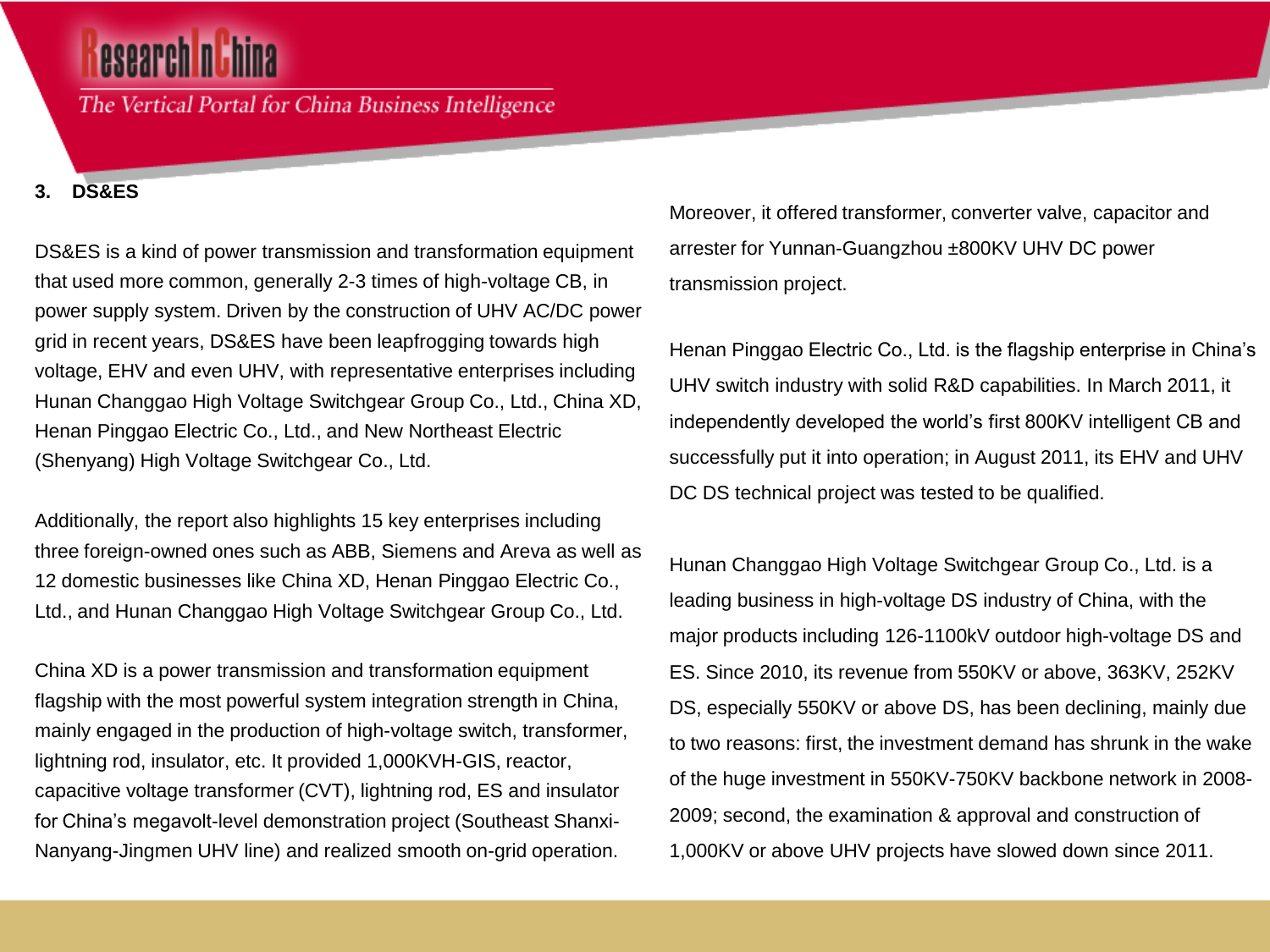## **esearch ni hina**

### The Vertical Portal for China Business Intelligence

## *Table of contents*

#### **1. Brief Introduction to High Voltage Switchgear**

- 1.1 Definition
- 1.2 Classification
- 1.3 Features

#### **2. Development Environment of China High Voltage Switch Industry**

- 2.1 Policy Environment
- 2.1.1 Industry Policy
- 2.1.2 Trade Policy
- 2.2 Industry Environment

#### **3. Development of China High Voltage Switch Industry**

- 3.1 Operation
- 3.2 Supply & Demand
- 3.2.1 Production
- 3.2.2 Demand
- 3.3 Import & Export
- 3.3.1 Export
- 3.3.2 Import
- 3.4 Technology

#### **4. High Voltage Switch Products in China**

- 4.1 CB
- 4.1.1 Supply
- 4.1.2 Demand
- 4.1.3 Competition
- 4.2 GIS

4.2.1 Supply 4.2.2 Demand 4.2.3 Competition 4.3 DS and ES 4.3.1 Supply 4.3.2 Demand 4.3.3 Competition

#### **5. Competition in China High Voltage Switch Industry**

5.1 Product Competition 5.2 Regional Competition 5.3 Enterprise Competition

#### **6. Key Enterprises**

6.1 ABB (China) Limited 6.1.1 Profile 6.1.2 Operation 6.1.3 Business in China 6.2 Siemens China 6.2.1 Profile 6.2.2 Operation 6.2.3 Business in China 6.3 Areva T&D China 6.3.1 Profile 6.3.2 Operation 6.4 China XD 6.4.1 Profile 6.4.2 Operation 6.4.3 Competitive Advantage 6.5 Henan Pinggao Electric Co., Ltd. 6.5.1 Profit 6.5.2 Operation 6.5.3 R&D 6.6 Hunan Changgao High Voltage Switchgear Group Co., Ltd. 6.6.1 Profile

6.6.2 Operation 6.6.3 R&D 6.7 Taikai Electric Group Co., Ltd. 6.7.1 Profile 6.7.2 Operation 6.7.3 R&D 6.7.4 Key Project 6.8 New Northeast Electric Group Co., Ltd. 6.8.1 Profile 6.8.2 New Northeast Electric (Shenyang) High Voltage Switchgear Co., Ltd 6.8.3 New Northeast Electric Group High Voltage Switchgear Co., Ltd 6.8.4 New Northeast Electric (Shenyang) Highvoltage Isolation Switch Co., Ltd. 6.9 Jiangsu Rugao High Voltage Electric Apparatus Co., Ltd. 6.9.1 Profile 6.9.2 Operation 6.9.3 R&D 6.10 Other Enterprises 6.10.1 Daqo Group 6.10.2 Beijing Beikai Electric Co., Ltd. 6.10.3 Luneng AE Power System Co., Ltd. 6.10.4 Shanghai Zonfa E Power EHV Equipment Co., Ltd. 6.10.5 Chongqing Bosen Electric Group Co., Ltd. 6.10.6 Henan Senyuan Electric Co., Ltd.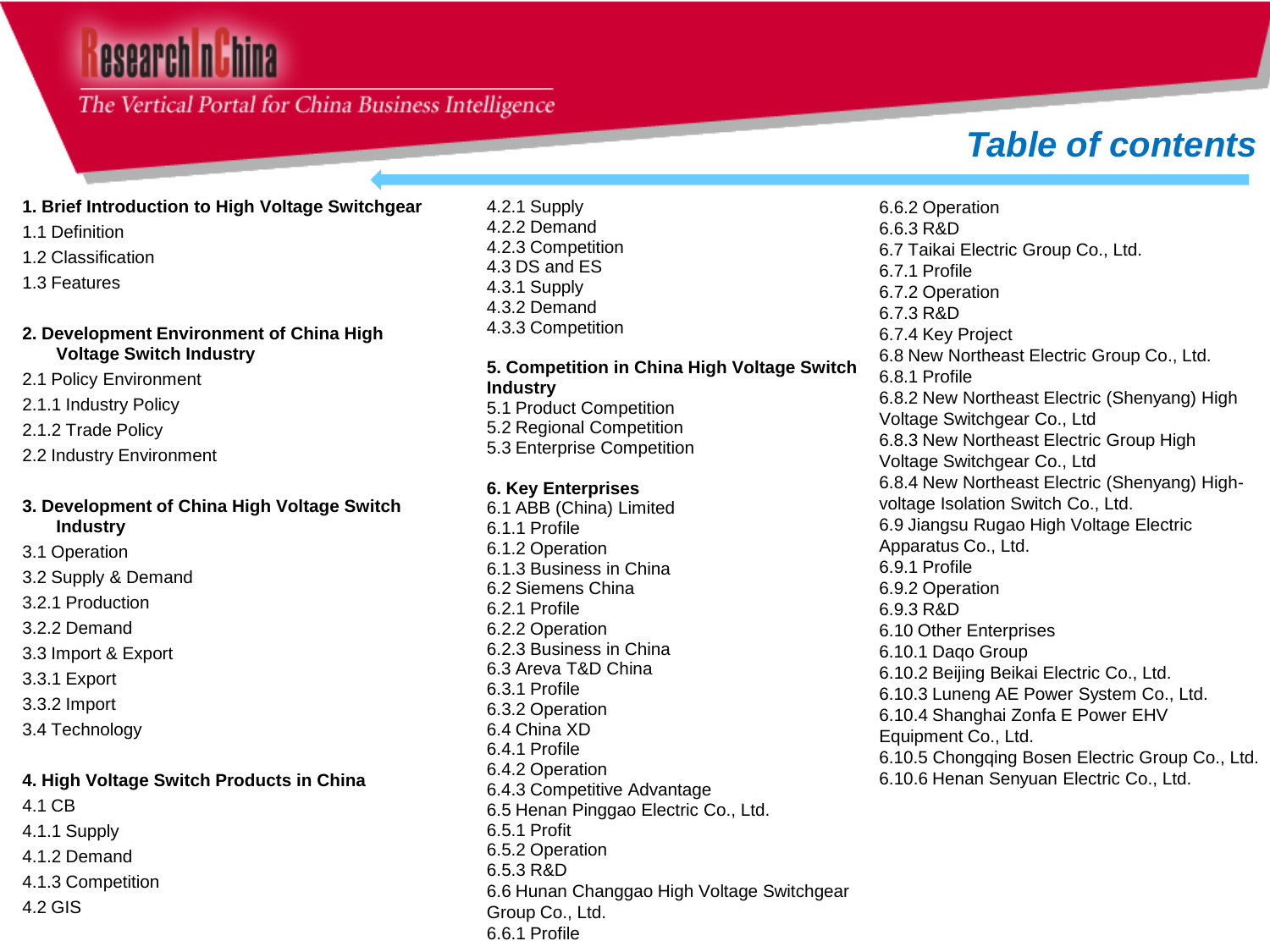The Vertical Portal for China Business Intelligence

## *Selected Charts*

- Proportion of High Voltage Switchgear in China's Power Grid Investment
- UHV AC Power Grid Projects During "Twelfth Five-Year" Planned by State Grid
- UHV DC Power Grid Projects During "Twelfth Five-Year" Planned in China
- Main Economic Indicators of High-Voltage Switchgear Industry in China, 2008-2010
- Output of 126KV or Above High Voltage Switch Products in China, 2009
- Export Volume and Value of High Voltage Switch in China, 2008-2011
- Import Volume and Value of High Voltage Switch in China, 2008-2011
- Output of 126KV or Above SF6 Circuit Breaker in China, 2001-2009
- Output of 12KV or Above SF6 Circuit Breaker and Vacuum Circuit Breaker in China, 2008-2009
- Circuit Breaker Bidding Volume of State Grid, 2006-2011
- Bidding Volume of Circuit Breakers of State Grid (by Voltage Class), 2009-2011
- Competition Pattern of Circuit Breaker Enterprises in China (by Bidding Volume), 2010
- Output and YoY Growth of 126KV GIS in China, 2002-2009
- Top 5 Enterprise of 126KV GIS in China by Output, 2009
- Output and YoY Growth of 252KV GIS in China, 2002-2009
- Output and YoY Growth of 550KV GIS in China, 2002-2009
- GIS Bidding Volume of State Grid (by Voltage Class), 2009-2011
- Competition Pattern of GIS Enterprises in China (by Bidding Volume), 2009
- DS & ES Output and Key Enterprises in China by Voltage Class, 2009
- Output of 126KV DS & ES, 2001-2009
- Output of 252 KV DS & ES, 2001-2009
- DS Bidding Volume of State Grid by Voltage Class, 2009-2011
- Regional Pattern and Key Enterprises of High Voltage Switch in China, 2009
- Operating Revenue of ABB by Business, 2008-2010
- Orders and Order Backlog of Power Products Business of ABB, 2008-2010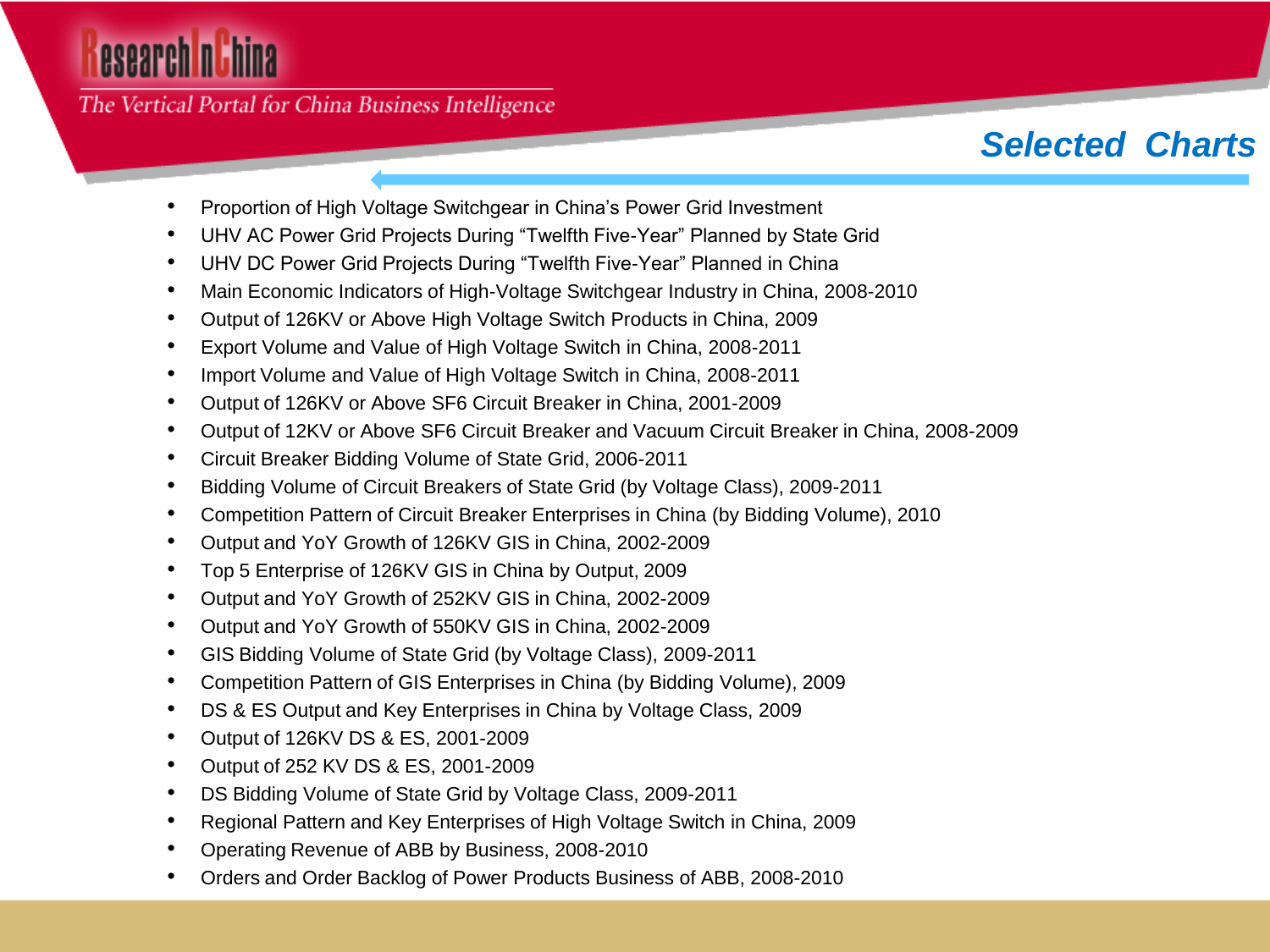The Vertical Portal for China Business Intelligence

## *Selected Charts*

- Major Switch Product Business of ABB (China) Subsidiaries
- Main Economic Indicators of Industrial Sector of Siemens AG, FY2009-FY2010
- New Orders of Industrial Sector of Siemens AG by Product, FY2009-FY2010
- Operating Revenue of Industrial Sector of Siemens AG by Product, FY2009-FY2010
- Profit Structure of Industrial Sector of Siemens AG by Product, FY2009-FY2010
- Major Switch Product Business of Siemens China Subsidiaries
- Operating Revenue and Total Profit of SHVS, 2004-2009
- Operating Revenue and Total Profit of SHVC, 2004-2009
- Major Switch Products of Areva T&D in China
- Sales of Areva T&D, 2004-2009
- Major High Voltage Switch Products of China XD
- Operating Revenue and Net Income of China XD, 2006-2011
- Operating Revenue of China XD (by Product), 2008-2011
- Gross Margin of China XD (by Product), 2008-2011
- Market Share of China XD (by Product)
- Major Switch Products of Pinggao Electric (by Subsidiary)
- Operating Revenue and Net Income of Pinggao Electric, 2006-2011
- Operating Revenue and Gross Margin of Pinggao Electric by Business, 2009-2011
- Major High-voltage Switch Products of Changgao Group
- Operating Revenue and Net Income of Changgao Group, 2008-2011
- Operating Revenue and Gross Margin of Changgao Group by Voltage Class, 2010-2011
- Major High-Voltage Switch Products of Shandong Taikai
- Operating Revenue and Total Profit of Shandong Taikai, 2004-2009
- Major Switch Products of New Northeast Electric
- Operating Revenue and Net Income of New Northeast Electric (Shenyang), 2006-2010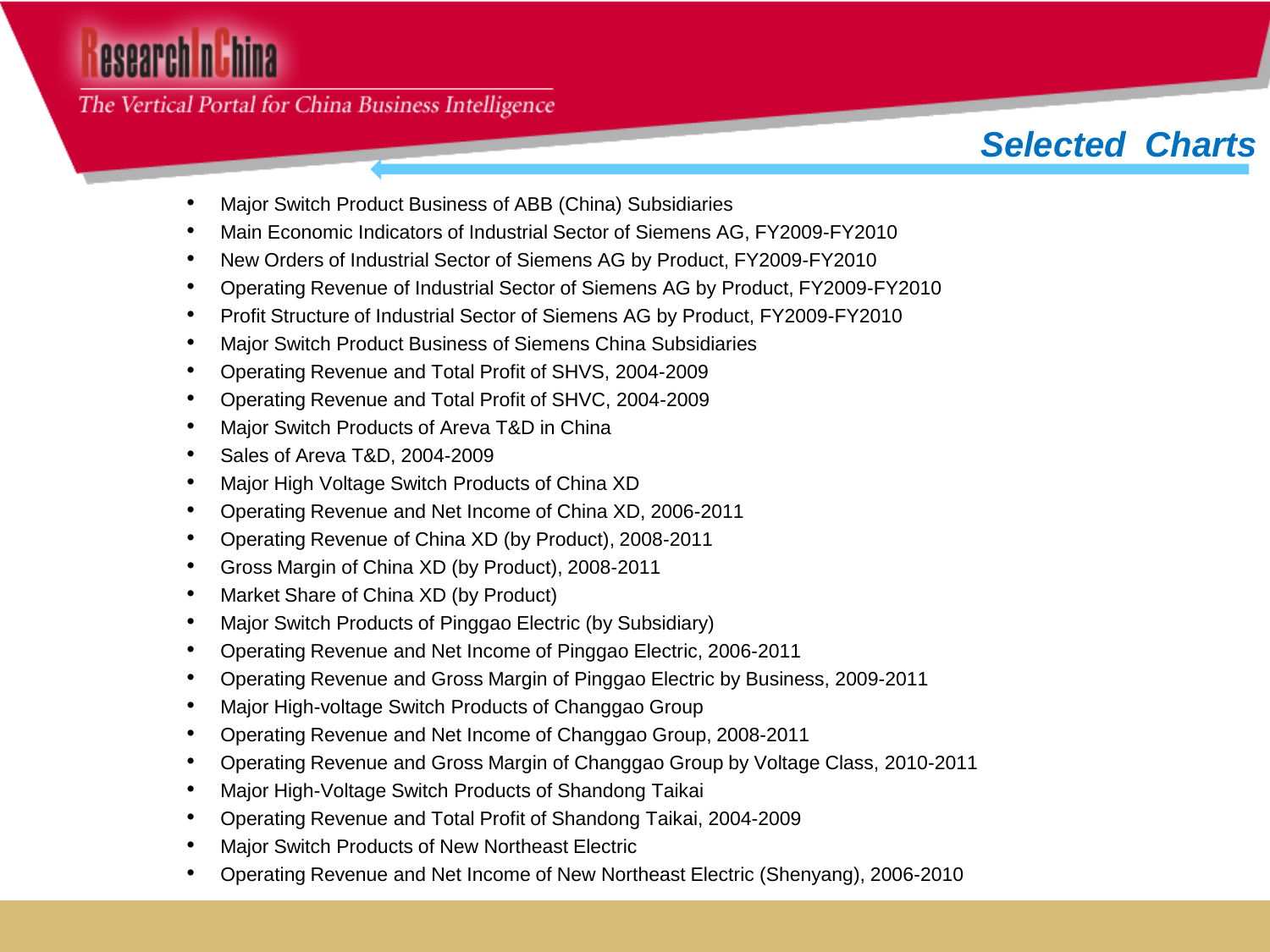The Vertical Portal for China Business Intelligence

### *Selected Charts*

- Major Switch Products of Jiangsu Rugao High Voltage Electric Apparatus
- Operating Revenue and Net Income of Jiangsu Rugao High Voltage Electric Apparatus, 2006-2010
- Major High-Voltage Switch Products of Daqo Group
- Operating Revenue of Daqo Group, 2004-2010
- Major High Voltage Switch Products of Beijing Beikai Electric
- Operating Revenue and Total Profit of Beijing Beikai Electric, 2004-2009
- Major High Voltage Switch Products of Shanghai Zonfa E Power EHV Equipment
- Major Switch Products of Chongqing Bosen Electric Group
- Operating Revenue of Chongqing Bosen Electric Group, 2004-2009
- Key Switch Products of Senyuan Electric
- Sales and Gross Margin of Main Power Transmission and Distribution Equipment of Senyuan Electric, 2009-2011